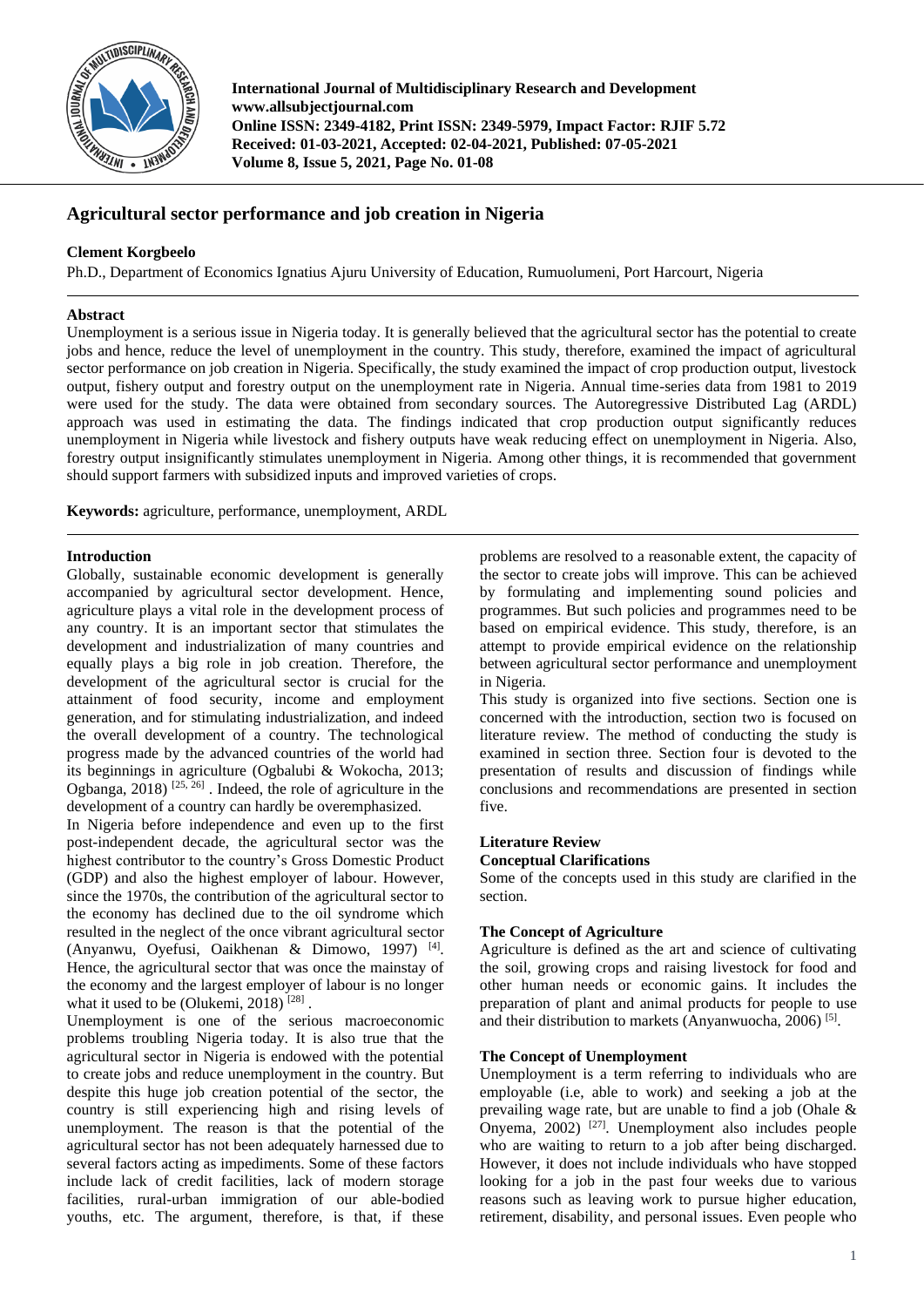are not actively seeking a job anywhere but want to find one are not considered unemployed (Nwaimo, 2009)<sup>[24]</sup>.

#### **The Agricultural Sector in Nigeria**

The agricultural sector in Nigeria is made up of both traditional and modern farming activities. Based on available estimates, traditional agriculture accounts for an average of 90 percent of the country's total agricultural output while modern agriculture accounts for 10 percent of the total agricultural output. The traditional aspect of Nigeria's agricultural sector is subsistent and is associated with extensive land use and shifting cultivation, family or communal land tenure system, land fragmentation, use of crude and labour intensive implements, etc. The productivity of the traditional agricultural sector is low and susceptible to the vagaries of weather, pests and diseases (Central Bank of Nigeria, 2010) [9] .

The agricultural sector is significant to the Nigerian economy in terms of its contribution to GDP and labour employment. The share of agriculture in total GDP average 38.1 percent, 39.3 percent, 24.8 percent and 23.9 percent for the periods 1981-1989, 1990-1999, 2000-2010, and 2011- 2019 respectively. Analysis of the structure of the agricultural sector by economic activities indicated that croup production remained the dominant subsector followed by livestock, fishery and forestry (CBN, 2019). Tables 1. and 2 show the contributions of the agricultural output.

| Period    | <b>Crop Production</b> | Livestock | <b>Fishery</b> | Forestry | <b>Total</b> |
|-----------|------------------------|-----------|----------------|----------|--------------|
| 1960-1970 | 1.26                   | 0.143     | 0.082          | 0.117    | 1.602        |
| 1971-1980 | 3.33                   | 0.855     | 0.554          | 0.23     | 4.969        |
| 1981-1990 | 2241.25                | 413.816   | 74.215         | 78.487   | 2807.768     |
| 1991-2000 | 3454.16                | 496.08    | 97.115         | 81.186   | 4128.541     |
| 2001-2010 | 8733.17                | 749.088   | 192.367        | 107.136  | 9781.761     |
| 2011-2019 | 14253.65               | 1116.532  | 333.72         | 165.628  | 15899.53     |

**Table 1:** Average Agricultural Sector Output by Activity (N Billion)

**Source:** CBN Annual Statistical Bulletin for 2019

| Table 2: Contribution of Agriculture by Activity to Total Agricultural Output. |  |  |  |  |
|--------------------------------------------------------------------------------|--|--|--|--|
|--------------------------------------------------------------------------------|--|--|--|--|

| Period    | Crop Production (%) | Livestock (%) | Fishery $(\% )$ | Forestry $(\% )$ |
|-----------|---------------------|---------------|-----------------|------------------|
| 1960-1970 | 78.65               | 8.92          | 5.12            | 7.30             |
| 1971-1980 | 67.01               | 17.20         | 11.15           | 4.62             |
| 1981-1990 | 79.82               | 14.74         | 2.64            | 2.80             |
| 1991-2000 | 83.66               | 12.01         | 2.35            | 1.97             |
| 2001-2010 | 89.28               | 7.66          | 1.97            | 1.10             |
| 2011-2019 | 89.84               | 7.02          | 2.09            | 1.04             |

**Source:** CBN Annual Statistical Bulletin for 2019

#### **Nigeria's Unemployment Situation: An Overview**

Unemployment is not a recent challenge in Nigeria as the national unemployment rate increased from 4.3 percent in 1970 to 6.4 percent in 1980. It fluctuated around 6.0 percent until 1987 when it rose to 7.0 percent (Akintoye, 2008).

Due probably to the positive effects of the Structural Adjustment Programme (SAP) introduced in 1986, the unemployment rate declined from 7.0 percent in 1987 to 1.9 percent in 1995. Thereafter, it increased to 2.8 percent and 13.1 percent between 1996 and 2000 respectively (Njoku and Ihungba, 2011)<sup>[23]</sup>.

Data from the CBN indicated that the unemployment rate rose from 13.1 percent in 2000 to 14.8 percent in 2003. It however dropped to 11.9 percent and 10.6 percent in 2005 and 2012 respectively. The unemployment rate dropped to 10.0 percent and 7.8 percent in 2013 and 2014 respectively. By 2016 that the country plunged into recession, the annual unemployment rate was 14.2 percent. Youth unemployment reached 17.6 million people (about 22 percent of the labour force) in the second quarter of 2016 (Ministry of Budget and National Planning, 2017) <sup>[19]</sup>. The values of the unemployment rate stood at 17.5 percent, 22.6 percent and 8.1 percent in 2017, 2018 and 2019 respectively (Central Bank of Nigeria, 2019).

#### **Theoretical Literature Review**

Some theories related to this study are reviewed in this section.

### **Theories of Agricultural Development**

Theories of agricultural development are theories that seek to explain the forces in the environment, society and the economy that bring about agricultural growth and development. These theoretical models include the conservation model, the urban-industrial impact model, the diffusion model and the high payoff input model. However, for the purpose of this study, the high payoff input model was adopted as the main theoretical basis. This is based on the fact that the high payoff input model is rated higher above the other three models. Besides, it embraces the central themes and concepts of the other three models. In fact, the high payoff input model was developed to address the inadequacy of policies based on the conservation, urbanindustrial impact, and the diffission models (Udemezue and Osegbue, 2018)<sup>[35]</sup>.

In the 1960s, there arose a new perspective that the key to transforming a traditional agrarian sector into a viable source of economic growth lies in investments designed to make modern high payoff inputs available to farmers in less developed countries (Ruttan, 1977) [30]. According to this perspective, farmers in traditional agrarian systems were viewed as rational, efficient resource allocators. They however remained poor because, in most developing countries, there were only limited technical and economic opportunities for them to explore.

The new high payoff inputs, according to Schultz (1964), can be categorized as follows: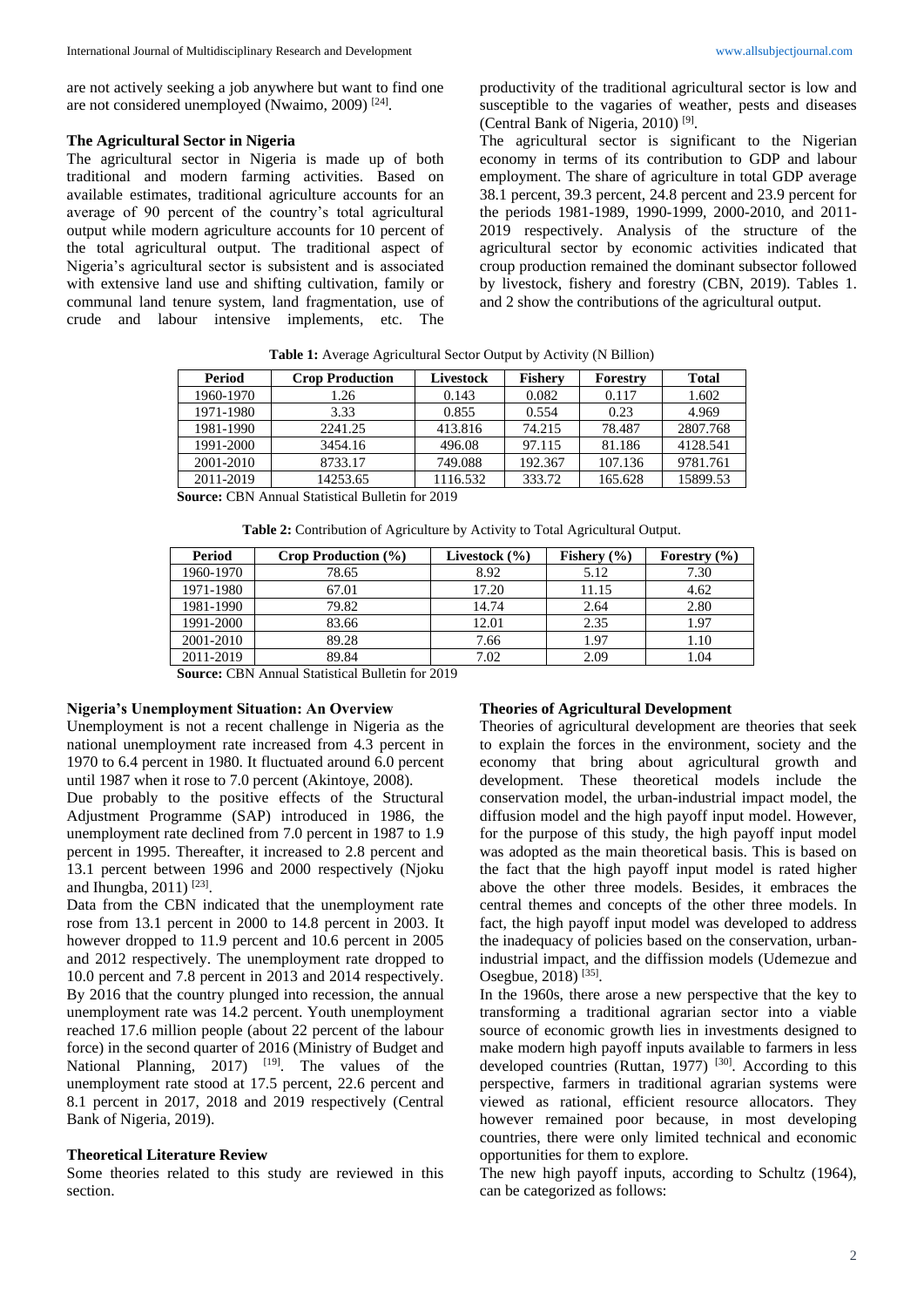- The capacity of public and private sector research institutions to produce new technical knowledge;
- The capacity of the industrial sector to develop, produce, and market new technical inputs; and
- The capacity of farmers to acquire new knowledge and use new inputs effectively.

The successful efforts to produce high-yielding varieties of grain suitable for the tropical region led to the acceptance and incorporation of the high payoff input model into an economic doctrine. It should be noted that, during the 1950s, new high-yielding wheat and corn varieties were developed in Mexico while high-yielding varieties of rice were introduced in the Philippines. The high returns associated with these new varieties made them to be introduced to farmers in Asia, Africa and Latin America. (Stakman, Bradfield and Mangelsdorf, 1967; Moseman, 1970; Ruttan, 1977)<sup>[34, 30]</sup>.

#### **Theories of Unemployment**

Some of the theories put forward to explain the causes and nature of unemployment are briefly examined in this section. In the classical theory of unemployment, unemployed is seen as an indication that the smooth functioning of the labour market has been tampered with in one way or the other. The classical theory argues that the labour market consists of the demand for and the supply of labour. At equilibrium, the demand for labour is equalized with the supply of labour at an equilibrium or marketclearing real wage rate and full employment.

According to classical economists, unemployment depends on the level of the real wage rate. Thus, unemployment occurs when real wages are fixed over and above the equilibrium level due to rigidities brought about by minimum – wage policies, trade union bargaining, etc. Therefore, according to the classical theory, apart from frictional obstructions, involuntary unemployment would not exist if it were not for the fact workers habitually agitate for a wage rate higher than the equilibrium level (Mouhammed, 2011; Ahuja, 2013)<sup>[22, 1]</sup>.

The Keynesian theory of unemployment rejects the classical notion of full employment in a capitalist economy. Keynes developed an underemployment equilibrium hypothesis rather than full employment equilibrium. According to Keynes, if at the going wage rate, people do not find job, a situation of "involuntary" unemployment emerges. In his theory of involuntary unemployment, Keynes also rejected the classical assumption of wage-price flexibility. According to Keynes, money wages are inflexible downward but flexible upwards because of institutional factors like trade union activities. Thus, any wage cut will be strongly resisted by trade unions. The Keynesian theory sees wage rigidity as the main cause of involuntary unemployment. This implies that free enterprise economy fails to reach full employment equilibrium because of wage rigidity (Jossa, 1992; Smith and Zoega, 2009) [16, 32] .

The search theory of unemployment which became prominent during the 1980s and 1990s sees unemployment as a process of search, rather than seeing unemployment as the counter-state to employment. In the process of searching for a job, the success of a job seeker depends on two broad circumstances:

The general balance of demand for and supply of labour in the market, and

The match between the searcher's characteristics and those of the available jobs (Albrecht & Axell, 1984)<sup>[3]</sup>.

The search theory postulates that each job seeker sets a minimum or reservation wage while searching for a job. The job searching process will continue until the searcher gets a job that offers to pay at least the reservation wage. If it takes too long for the job seeker due to the inability of the search to meet his expectations, the reservation wage may be adjusted downward. This adjustment reduces the number of unemployed (Ohale & Onyema, 2002)  $[27]$ . Hence, the theory does not view unemployed persons as idle resources but consider the job search as a socially productive exercise (Fitzgerald, 1998) [14] .

### **Empirical Literature Review**

Our concern in this section is to examine some of the empirical studies conducted on the relationship between agriculture and unemployment.

El-Agrody, Othman and Hassan (2010)<sup>[11]</sup>. Found a positive impact of agricultural investment and agricultural domestic output on agricultural unemployment in Egypt. Mireri (2013) [20] . Used a sample of 194 urban farmers in Kisumu Municipality of Kenya to establish that urban agriculture contributes to job creation, household income and food security in Kenya. Megbowon, Ojo and Olasechinde (2017) [18]. found a negative impact of agro-processing output on agricultural sector employment in South Africa. Wossen and Ayele  $(2018)$  <sup>[36]</sup>. found that agro-businesses generate employment for youths in Ethiopia.

In Nigeria, Ayinde  $(2008)$ <sup>[7]</sup>. established that the agricultural growth rate has a significant inverse relationship with the unemployment rate. Ayinde, Aina and Babarinde (2017) [8] . found a significant positive impact of agricultural output on unemployment in Nigeria. Using a sample of 360 farmers in Argungu Local Government Area of Kebbi State, Saheed, Alexander, Isa and Adeneye (2018)<sup>[31]</sup>. concluded that the Kebbi State government Anchor Borrower Programme (ABP) has a significant positive impact on job creation in Kebbi State, Nigeria. Olukayode and Alimi (2018) [29] . showed that agricultural output and tax revenue have significant positive effects on unemployment in Nigeria. Olukemi (2018) <sup>[28]</sup>. Showed that agricultural output has a significant positive impact on job creation in Nigeria. Similarly, Enilolobo, Mustapha and Ikechukwu (2019) [12] . found a significant negative long-run relationship between agricultural output and unemployment in Nigeria. Kemi  $(2019)$  <sup>[17]</sup>. used a sample of 150 poultry farmers in the Federal Capital Territory (FCT), Abuja to show that agriculture through poultry farming reduces unemployment in Nigeria. Fawole and Ozekan (2019). Through a survey of 180 respondents from Ondo, Oyo and Osun States, established that youths from Southwestern Nigeria are willing to engage in agricultural employment if given the necessary support. In their study Ashagidigbi, Yusuf and Agboola  $(2019)$  <sup>[6]</sup>. used a sample of 2134 arable crop farmers to show that youth participation in arable crop farming will reduce youth unemployment in Nigeria. Finally, Sobohein, Mathew, Gershon, Ogunbuji and Nwosu (2019) [33] . concluded from their study that agriculture provides employment opportunities for the poor to increase their income in West Africa.

The empirical literature on the impact of agricultural sector performance on unemployment in Nigeria showed that none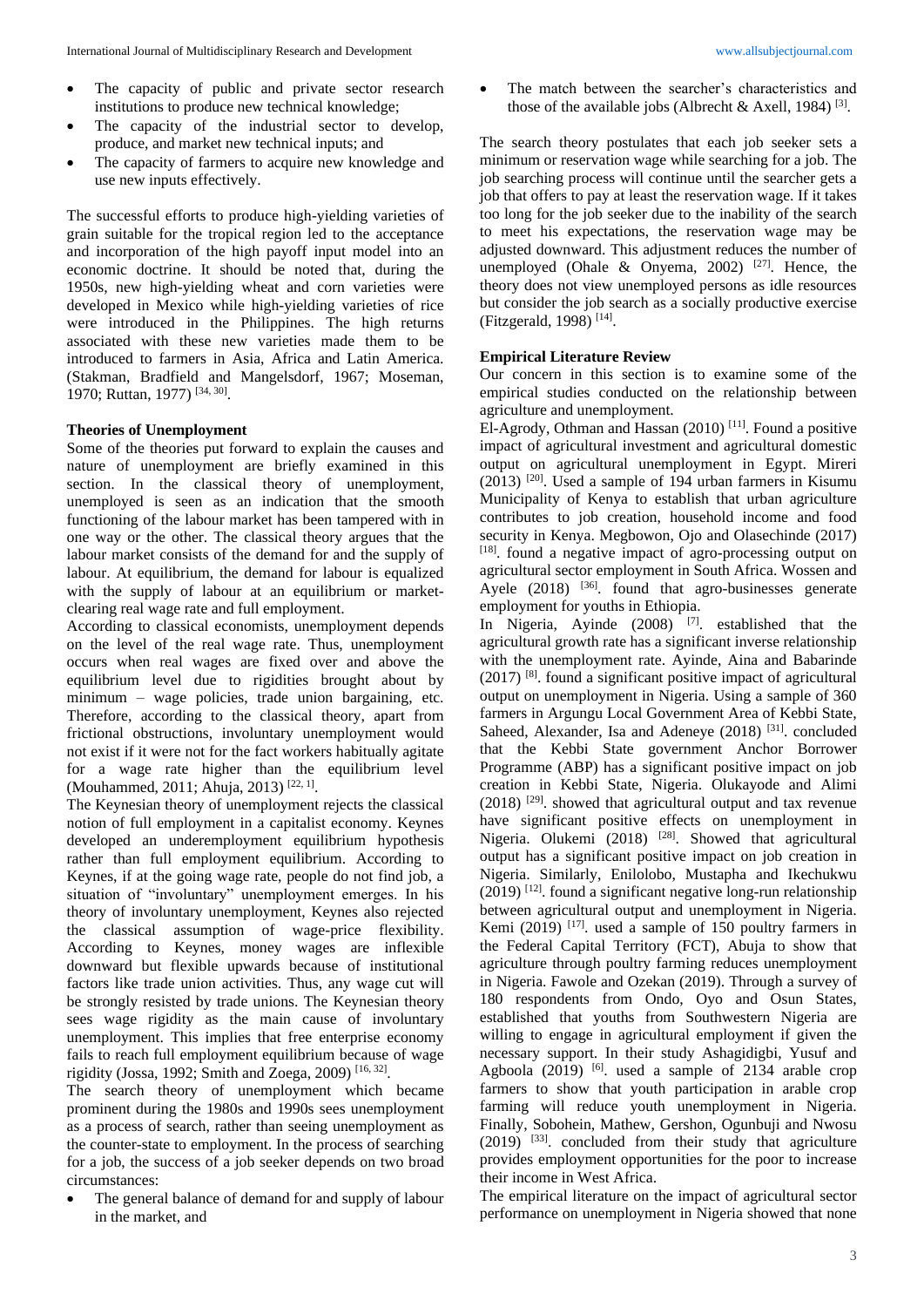of the studies disaggregated the total output of the sector into the various sub-sectors or components of the agricultural sector. To fill this gap, this study examines the impact of agricultural sector performance on unemployment by disaggregating the total agricultural sector output into the various sub-sectors such as crop production, livestock, fishery and forestry. The relevance of this approach lies in the fact that it will reveal the specific impact of the individual sub-sectors on unemployment in the country. This will enable us to see the comparative performance of the various components and also assist in making specific policy recommendations for cash of the components of the agricultural sector.

### **Methodology**

#### **Description of the Variables of the Study**

The variables used for this study are explained in this section.

#### **Dependent Variable**:

The dependent variable for this study is the unemployment rate. Unemployment rate refers to the number of persons considered as unemployed expressed as a percentage of the total labour force.

#### **Independent Variables**

The independent variable for this study is agricultural sector output growth. It is measured in terms of the output of the agricultural sector, i.e, the contribution of the agricultural sector to Nigeria's GDP. However, the total output of the agricultural sector is disaggregated into the output of the four components of the sector, namely, crop production, livestock, fishery and forestry.

#### **Model Specification**

The model used for this study is specified based on the high payoff input model and the empirical models used by Ayinde (2008)<sup>[7]</sup>. And Enilolobo, Mustapha and Ikechukwu  $(2019)$  <sup>[12]</sup>. However, these models were adopted with slight modifications to accommodate the variables of this study. The mathematical form of the model on which our econometric model is built is expressed as

UNPR =  $f(CPOUT, LSOUT, FISOUT, FROUT)$  - - - - - 3.1 Where, UNPR = Unemployment Rate, CPOUT = Crop Production Output, LSOUT = Livestock Output, FISOUT = Fishery Output, FROUT = Forestry Output and  $F = Functionality Notation.$ 

UNPR is the dependent variable while CPOUT, LSOUT, FISOUT, and FROUT are the independent variables.

The ordinary least squares (OLS) multivariate linear regression equation based on the above functional relation is expressed as:

UNPR =  $\beta_0$  +  $\beta_1$ CPOUT +  $\beta_2$ LSOUT +  $\beta_3$ FISOUT +  $\beta_4$ FROUT + U - - - 3.2

Where,  $\beta_0$  = regression constant,  $\beta_1$ ,  $\beta_2$ ,  $\beta_3$ , and  $\beta_4$  = coefficients of the explanation variables, and  $U =$  error term. All the variables are as earlier defined.

A logarithmic transformation of equation 3.2 is expressed as:

UNPR =  $\beta_0 + \beta_1 \log CPOUT + \beta_2 \log LSOUT + \beta_3 \log FISOUT$  $+ \beta_4 \text{log}$ FROUT + U - 3.3

Where  $log =$  the natural logarithm of the variables.

### **A Priori Theoretical Expectations**

Based on a priori, theoretical reasoning, we expect the following signs of the coefficients of the explanatory variables

 $β<sub>1</sub> < 0$ ,  $β<sub>2</sub> < 0$ ,  $β<sub>3</sub> < 0$ ,  $β<sub>4</sub> < 0$ 

The implication of the negative signs (i.e, less than zero) of the coefficients is that we expect a negative relationship between each of the explanatory variables and the dependent variable.

#### **Nature and Sources of Data**

This study made use of annual time series data for the period 1981 to 2019. The data were obtained from secondary sources namely, the Central Bank of Nigeria annual statistical bulletin for 2019 and the Central Bank of Nigeria annual reports and statements of account for various years.

#### **Technique of Data Estimation**

The ordinary least squares regression technique was used in estimating the specified model. However, because of the peculiar nature of time-series variables (Gujarati & Porta, 2009) [15] . The ordinary least squares techniques was proceeded by unit root test. To this end, the Phillips-Perron unit root test was used to test whether the variables are stationary or not and to determine their order of integration. In the Phillips-Perron unit root test, we test the null hypothesis that the variables have unit root (i.e, they are non-stationary) against the alternative hypothesis of no unit root in the variables (i.e, they are stationary). The Phillips-Perron unit root test is conducted by estimating one of the following models.

| $\Delta Y_t = \delta Y_{t-1} + t_{t-1} + \epsilon_t$                              | 3.4 |
|-----------------------------------------------------------------------------------|-----|
| $\Delta Y_t = \alpha_1 + \delta + Y_{t-1} + t_{t-1} + \epsilon_t$                 | 3.5 |
| $\Delta Y_t = \alpha_1 + \alpha_2 t + \delta Y_{t-1} + \Delta + \epsilon_t$ ----- | 3.6 |

Where  $Y_t$  is a time-series,  $\Delta$  is the difference first operator,  $\alpha_1$  is a constant, n is the optimum number of lags, and Et is the white noise error term. Equations 3.4, 3.5 and 3.6 represent the three null hypotheses that  $Y_t$  is a random walk,  $Y_t$  is a random walk with drift, and  $Y_t$  is a random walk with drift around a deterministic trend respectively.

Based on the results of the unit root test, the autoregressive distributed lag (ARDL) model was used in estimating the data. The ARDL bounds test is based on the condition the order of integration of the series is a mixture of both I(0) and  $I(1)$ .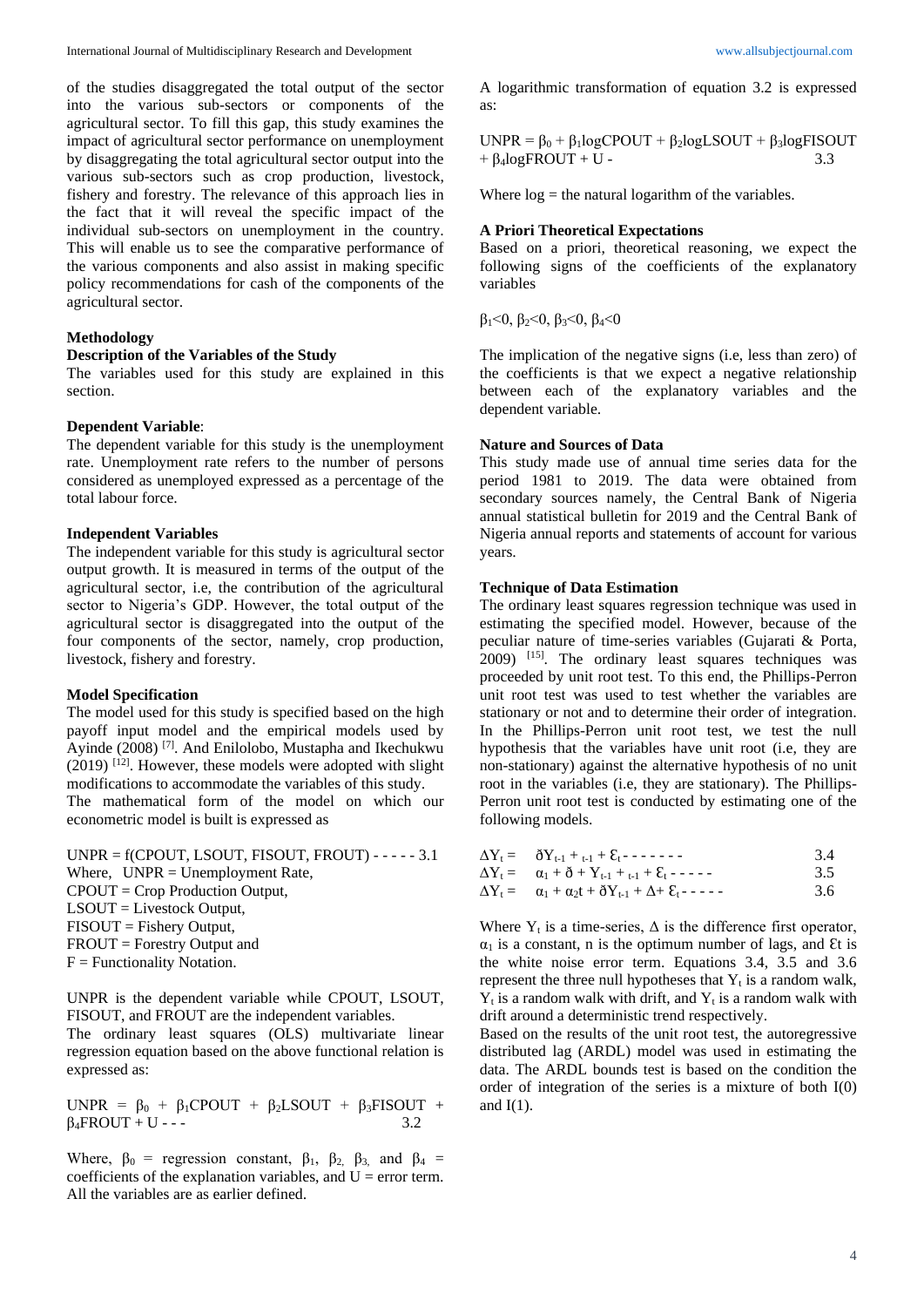|  |  |  | <b>Presentation of Results and Discussion of Findings Descriptive Statistics</b> |  |  |
|--|--|--|----------------------------------------------------------------------------------|--|--|
|--|--|--|----------------------------------------------------------------------------------|--|--|

| <b>Variables</b>    | <b>UNPR</b> | LOG(CPOUT) | LOG(LSOUT) | LOG(FISOUT) | LOG(FROUT) |
|---------------------|-------------|------------|------------|-------------|------------|
| Mean                | 9.457895    | 8.666803   | 6.454789   | 4.224140    | 4.627298   |
| Median              | 7.950000    | 8.296103   | 6.331001   | 4.197052    | 4.481640   |
| Maximum             | 22.60000    | 11.95624   | 7.098425   | 4.657288    | 5.233619   |
| Minimum             | 1.900000    | 7.389558   | 5.833084   | 3.704999    | 4.209309   |
| Std. Dev.           | 5.666670    | 1.045192   | 0.401331   | 0.187006    | 0.312175   |
| <b>Skewness</b>     | 0.586704    | 1.384701   | 0.323369   | 0.003763    | 0.696258   |
| Kurtosis            | 2.344751    | 5.286662   | 1.684203   | 4.737394    | 2.014137   |
| Jargue-Bera         | 2.859877    | 20.42248   | 3.403518   | 4.779440    | 4.609125   |
| Probability         | 0.239324    | 0.00037    | 0.182362   | 0.091655    | 0.099802   |
| Sum                 | 359.4000    | 329.3385   | 245.2820   | 160.5173    | 175.8373   |
| Sum Sq. Dev.        | 1188.113    | 40.41977   | 5.959450   | 1.293940    | 3.605764   |
| <b>Observations</b> | 38          | 38         | 38         | 38          | 38         |

**Table 3:** The descriptive statistics results are presented

**Source:** Computed from E-view 10.0

The descriptive statistics in table 4 indicate that the variables have mean values of 9.458, 8.667, 6.455, 4.224 and 4.627 for UNPR, CPOUT, LSOUT, FISOUT and FROUT respectively. The standard deviation indicated that UNPR with a standard deviation value of 5.667 is the most fluctuating series while FISOUT with a standard deviation value of 0.187 is the most stable series. The Skewness statistic result shows that all the variables are positively skewed. The kurtosis statistic shows that CPOUT and FISOUT are normally distributed while UNPR, LSOUT and

FROUT are platykurtic (i.e, their values are less than 3). This suggests that the distributions of UNPR, LSOUT and FROUT are flat relative to normal distribution. This also suggests that UNPR, LSOUT and FROUT have unit roots (i.e, non-stationary).

#### **Unit Root Tests Results**

The results of the Phillips-Perron unit root tests are presented in Table 5

| <b>Variable</b> | <b>Phillips-Perron Statistic</b><br>(At Levels) | <b>Critical Value</b><br>(5%) | <b>Phillips-Perron Statistic</b><br>(At 1 <sup>st</sup> Difference) | <b>Critical</b><br>Value $(50\%)$ | Order of<br><b>Integration</b> |
|-----------------|-------------------------------------------------|-------------------------------|---------------------------------------------------------------------|-----------------------------------|--------------------------------|
| <b>UNPR</b>     | $-2.603147$                                     | $-2.941145$                   | $-8.085349$                                                         | $-2.943427$                       | I(1)                           |
| LOG(CPOUT)      | $-3.196243$                                     | $-2.945842$                   | $-10.29509$                                                         | $-2.943427$                       | I(0)                           |
| LOG(LSOUT)      | $-1.539728$                                     | $-2945842$                    | $-3.893875$                                                         | $-2.943427$                       | I(1)                           |
| LOG(FISOUT)     | $-3.010274$                                     | $-2.945842$                   | -9.394279                                                           | $-2.943427$                       | I(0)                           |
| LOG(FROUT)      | $-2.075346$                                     | $-2.945842$                   | $-6.248906$                                                         | $-2.943427$                       | I(1)                           |

**Source:** Computed from E-view 10.0

The unit root test results in Table 5 show that crops production output (CPOUT) and fishery output (FISOUT) are stationary at levels (i.e, I (0)). Unemployment rate (UNPR), livestock output (LSOUT) and forestry output (FROUT) were not stationary at levels. They are however stationary after taking their first difference. That is, UNPR, LSOUT and FROUT are integrated of order one (i.e, (I (1)).

## **ARDL Bounds Tests Result**

The result of the ARDL bounds test for cointegration is presented in table 6

| <b>F-Bounds Test</b> | <b>Null Hypothesis: No Long-run Relationship</b> |              |      |      |  |
|----------------------|--------------------------------------------------|--------------|------|------|--|
| Test statistic       | Value                                            | Significance | I(0) |      |  |
| F-Statistic          | 13.39596                                         | 10%          | 2.2  | 3.09 |  |
|                      |                                                  | 5%           | 2.56 | 3.46 |  |
|                      |                                                  | 2.5%         | 2.88 | 3.87 |  |
|                      |                                                  | 1%           | 3.39 |      |  |

**Source:** Computed from E-view 10.0

From the ARDL bounds test result in table 6, the computed F-statistic of 13.39596 is greater than the upper bound (i.e. I (1)) critical value of 3.49 at the 5% level of significance. From the foregoing, we reject the null hypothesis of no long-run relationship and therefore, conclude that there exists a long-run relationship among the variables in the

#### model.

### **Estimated ARDL Regression Results**

The estimated short-run and long-run regression results are presented in Table 6 below. It should be noted that the order of lag selection in the ARDL process was automatically done based on the Akaike Information Criterion (AIC).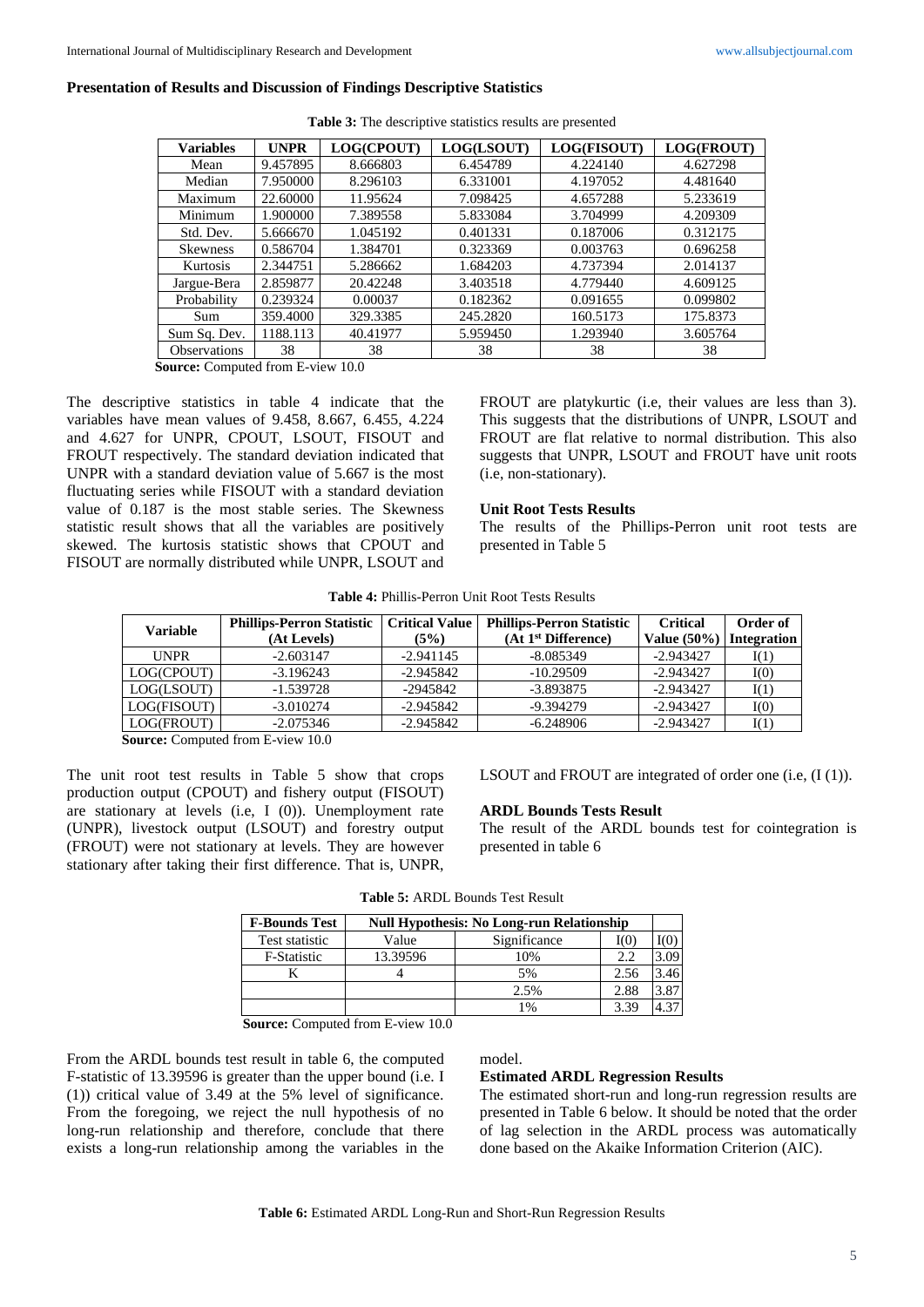| <b>ECM Regression</b>                                                 |                                               |                   |             |        |  |  |  |
|-----------------------------------------------------------------------|-----------------------------------------------|-------------------|-------------|--------|--|--|--|
| <b>Case 2: Restricted Constant and No Trend</b>                       |                                               |                   |             |        |  |  |  |
| <b>Variable</b>                                                       | Coefficient                                   | <b>Std. Error</b> | t-statistic | Prob.  |  |  |  |
| $D(UNPR(-1))$                                                         | 3.501819                                      | 0.318242          | 11.00363    | 0.0001 |  |  |  |
| $D(UNPRE(-2))$                                                        | 3.119073                                      | 0.284381          | 10.96794    | 0.0001 |  |  |  |
| DLOG(CPOUT)                                                           | $-6.985865$                                   | 0.818540          | $-8.534547$ | 0.0004 |  |  |  |
| $DLOG(CPOUT(-1))$                                                     | $-22.14575$                                   | 2.459695          | $-9.003452$ | 0.0003 |  |  |  |
| DLOG(CPOUT(-2))                                                       | $-18.56376$                                   | 2.196262          | $-8.452431$ | 0.0004 |  |  |  |
| DLOG(LSOUT)                                                           | 376.9109                                      | 30.64419          | 12.29959    | 0.0001 |  |  |  |
| $DLOG(LSOUT(-1))$                                                     | $-123.6864$                                   | 33.15590          | $-8.634079$ | 0.0003 |  |  |  |
| DLOG(LSOUT(-2))                                                       | -39.29088                                     | 30.01672          | $-1.308966$ | 0.2475 |  |  |  |
| DLOG(FISOUT)                                                          | $-123.6864$                                   | 11.51488          | $-10.74144$ | 0.0001 |  |  |  |
| $DLOG(FISOUT(-1))$                                                    | $-152.6360$                                   | 18.68291          | $-8.169816$ | 0.0004 |  |  |  |
| $DLOG(FISOUT(-2))$                                                    | 4.685365                                      | 7.024697          | 0.666985    | 0.5343 |  |  |  |
| DLOG(FROUT)                                                           | $-631.0117$                                   | 52.39592          | $-12.04315$ | 0.0001 |  |  |  |
| $DLOG(FROUT(-1))$                                                     | 350.3292                                      | 60.68065          | 5.773327    | 0.0022 |  |  |  |
| DLOG(FROUT(-2))                                                       | $-57.20378$                                   | 44.14997          | $-1.295670$ | 0.2517 |  |  |  |
| $CointEq(-1)$                                                         | $-0.944526$                                   | 0.389984          | $-12.67878$ | 0.0001 |  |  |  |
|                                                                       | <b>Long-Run Coefficients</b>                  |                   |             |        |  |  |  |
| <b>Variable</b>                                                       | Coefficient                                   | <b>Std. Error</b> | t-statistic | Prob.  |  |  |  |
| LOG(CPOUT)                                                            | $-8.450395$                                   | 2.878307          | $-2.935891$ | 0.0314 |  |  |  |
| LOG(LSOUT)                                                            | $-10.82960$                                   | 7.937948          | $-1.364282$ | 0.6891 |  |  |  |
| LOG(FISOUT)                                                           | $-12.56629$                                   | 6.763943          | $-1.857835$ | 0.0725 |  |  |  |
| LOG(FROUT)                                                            | 17.98018                                      | 11.15922          | 1.611204    | 0.0952 |  |  |  |
| $\mathsf{C}$                                                          | 70.40964                                      | 13.49292          | 5.218264    | 0.0034 |  |  |  |
| $EC = UNPR - (-8.4504 * LOG(CPOUT) - 10.8296 * LOG(LSOUT) - 12.5663$  |                                               |                   |             |        |  |  |  |
|                                                                       | *LOG(FISOUT) + 17.9802 *LOG(FROUT) + 70.4096) |                   |             |        |  |  |  |
| $\sim$<br>$\sim$ 1.0<br>$\Gamma$ $\Gamma$ $\Gamma$ $\Gamma$<br>$\sim$ |                                               |                   |             |        |  |  |  |

**Source:** Computed from E-view 10.0

From the Error Correction Model (ECM) result in table 7, the cointEq(-1) variable (i.e, the error correction term) turned up with the right negative coefficient. It is also statistically significant at the 0.05 level of significance. The significance of the error correction term indicates that unemployment is adjusted to changes in the explanatory variables and lagged values of the dependent variables within a year in the current period. In terms of size, the coefficient of cointEq(-1) is -0.944526. This indicates a speed of adjustment of about 94 percent. Consequently, about 94 percent of any disequilibrium in the short-run is adjusted to the long-run (equilibrium) trend within a year.

#### **Post Estimation Test Results**

The results of the post-estimation tests are shown in Table 7

| Test                              | <b>Value</b>      | Prob.  | <b>Decision</b>                           |
|-----------------------------------|-------------------|--------|-------------------------------------------|
| Linearity (Ramsey Reset) Test     |                   |        |                                           |
| t-statistic                       | $0.381143$ 0.7225 |        | Accept (model correctly specified)        |
| F-statistic                       | 0.145270 0.7225   |        |                                           |
| Breusch-Godfrey LM Test           |                   |        |                                           |
| <b>F-Statistic</b>                | 3.243257 0.1778   |        | Accept (No serial correlation)            |
| Heteroscedasticity (Glejser) Test |                   |        |                                           |
| F-Statistic                       | 0.593901          | 0.8231 | Accept (Residuals have constant variance) |
| Normality (Jarque-Bera) Test      |                   |        | Accept (Data normally distributed)        |
| <b>F-Statistic</b>                | 1.435889          | 0.6267 |                                           |

**Table 7:** Post-Estimation Tests Results

**Source:** Computed from E-view 10.0

The post-estimation tests were used to check if the basic assumptions of the Classical Linear Regression Model (CLRM) are fulfilled. From the results in table 7, the linearity, no serial correlation, homoscedasticity and normality assumption of the CLRM are satisfied.

## **Discussion of Findings**

From the short-run (ECM) results in the upper panel of a table of Table 7, unemployment in periods one and two have a significant positive impact on the current value of unemployment. This shows that unemployment in the past strongly aggravates unemployment in the current period. Crop production output in the current period and its first and second legs have a strong reducing effect on unemployment in the current period. Livestock output in the current period significantly stimulates unemployment while its value in period one significantly reduces unemployment. Livestock output lagged by 2 periods has a weak reducing effect on unemployment. For fishery output, its current value and its value in period one significantly reduce unemployment in Nigeria. However, the value of fishery output lagged by two periods aggravates unemployment in an insignificant manner. For forestry output, its current value significantly reduces unemployment while its value lagged by one period has a significant positive (aggravating) impact on unemployment. Also, forestry output lagged by two periods insignificantly reduces unemployment in Nigeria.

From the long-run regression result in the lower panel of table 7, crop production output turned up with the correct negative coefficient. It is also statistically significant at the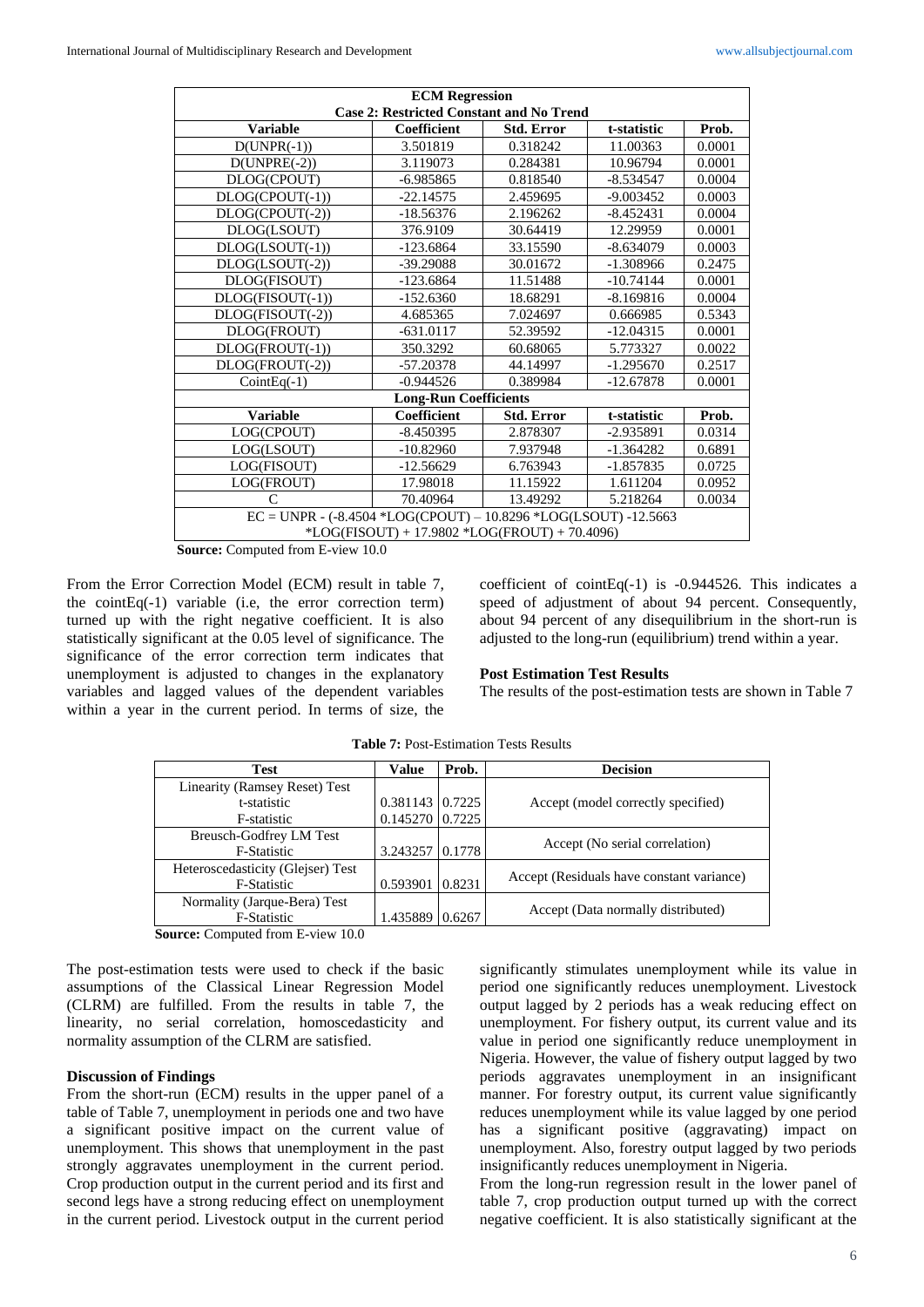0.05 level of significance. This shows that crop production output significantly reduces unemployment in Nigeria. Similarly, livestock output has a negative coefficient. It is however not statistically significant. This implies that livestock output has a weak reducing impact on unemployment in Nigeria. In the same manner, fishery output has an insignificant negative impact on unemployment. Finally, forestry output has an insignificant positive impact on unemployment in Nigeria.

## **Conclusions and Policy Recommendations Conclusions**

Based on our findings from the study, the following conclusions were drawn from the study.

- Crop production output strongly reduces unemployment in Nigeria.
- Livestock output weakly reduces unemployment in Nigeria.
- Fishery output has an insignificant reducing impact on unemployment in Nigeria.
- Forestry output insignificantly aggravates unemployment in Nigeria.

## **Policy Recommendations**

Based on the conclusions from the study, the following policy recommendations are given.

- The government at various levels should support farmers in the country through subsidized inputs and improved varieties of crops.
- The deposit money banks, the Bank of Agriculture and the Agricultural Credit Guarantee Scheme Fund (ACGSF) of the Central Bank of Nigeria should put in more efforts to ensure greater availability of credit facilities to farmers.
- Findings of recent research activities in the agricultural sector should be made available to farmers through agricultural extension services.
- To improve the performance of the forestry sub-sector, measures that will ensure better forest conservations should be put in place.

### **References**

- 1. Ahuja HL. Modern economics (17th ed.) S. Chand Publishing Ltd, 2013.
- 2. Akintoye JR. Reducing unemployment through the informal sector: A case study of Nigeria. European Journal of Economics, Financial and Administrative Sciences,2008,4(11),25-38.
- 3. Albrecht JW, Axell B. An equilibrium model of search unemployment. Journal of Political Economy,1984,92(5),824-840. https://oi.org/10.1086/261260.
- 4. Anyanwu AC, Oyefusi A, Oaikhenan H, Dimowo FA. The structure of the Nigerian economy (1960-1997). Joanee Educational Publishers Ltd, 1997.
- 5. Anyanwuocha RAI. Fundamentals of economics for senior secondary schools. African First Publishers Limited,2006.
- 6. Ashagidigbi WM, Yusuf TM, Agboola UO. Productivity of arable crop farmers: Panacea to youth unemployment. Journal of Scientific and Technical Research,2019,22(4),16871-16877.

https://doi.org/10.26717/BJSTR.2019.22.003792.

- 7. Ayinde OE. Empirical analysis of agricultural growth and unemployment in Nigeria. African Journal of Agricultural Research,2008,3(7),465-468.
- 8. Ayinde OE, Aina IV, Babarinde SO. Effects of agricultural growth on unemployment and poverty in Nigeria (1980-2012): A cointegration approach. Tropical Agriculture,2017,9(4),334-444.
- 9. Central Bank of Nigeria. Macro econometric model of the Nigerian economy. CBN, 2010.
- 10. Central Bank of Nigeria. 2019 annual statistical bulletin,2020. www.cbn.gov.ng/out/ 2020/STD/2019%20statisticalbulletin.
- 11. El-Algrody NM, Othman AZ, Hassan MBE. Economic study of unemployment in Egypt and impact on GDP. Nature and Science,2010,8(10),102-111.
- 12. Enilolobo OS, Mustapha SA, Ikechukwu, OP. Nexus between agriculture and unemployment in Nigeria. Journal of Economics, Management and Trade,2019,22(5),1-3.

https://doi.org/10.9734/jemt/2019/v22i530103.

- 13. Fawole WO, Ozkan B. Examining the willingness of youths to participate in agriculture to halt the rising rate of unemployment in Southwestern Nigeria. Journal of Economic Studies,2019,46(3),578-590.
- 14. Ftzgerald TJ. An introduction to the search theory of unemployment. Economic Review,1998,34(11),2-15.
- 15. Gujarati DN, Porter DC. Basic econometrics (5th Ed.). McGraw-Hill/Irwin,2009.
- 16. Jossa B. Keynesian unemployment is involuntary, and is an equilibrium state. In M. Sebastiani (ed). The notion of equilibrium in the Keynesian theory. Palgrave Macmillan,1992. https://doi.org/10.1007/978-1-349- 22086-1-11
- 17. Kemi AO. Reduction of unemployment in Nigeria through agriculture (A case study of FCT poultry farming). World Journal of Innovative Research,2019,6(2),139-141.
- 18. Megbowon ET, Ojo OS, Olasehinde TJ. Agroprocessing output and agricultural sector employment: Evidence from South Africa: Acta Universitatis Danubius Economica,2017,13(2),174-184.
- 19. Ministry of Budget and National Planning. Economic recovery and growth plan: 2017-2020. Federal Republic of Nigeria, 2017.
- 20. Mireri PC. Assessment of the contribution of urban agriculture to employment, income and food security in Kenya: A case of Kisumu municipality. African Journal of Agricultural Research,2013,8(23),2884-2896. https://doi.org/10.5897AJARIO.656.
- 21. Moseman AH. Building agricultural research systems in the developing nations. New York, Agricultural Development Council,1970.
- 22. Mouhammed AH. Important theories of unemployment and public policies. Journal of Applied Business and Economics,2011,12(5),100-110.
- 23. Njoku A, Ihugba O. Unemployment and Nigerian economic growth (1985-2009). Mediterranean Journal of Social Sciences,2011,2(6),23-32.
- 24. Nwaimo CE. Applied principles of economics for schools and professional. Supreme Publishers,2009.
- 25. Ogbalubi LN, Wokocha CC. Agricultural development and employment generation: The Nigeria experience. *IOSR* Journal of Agriculture and Veterinary Science,2013,2(2),60-69.